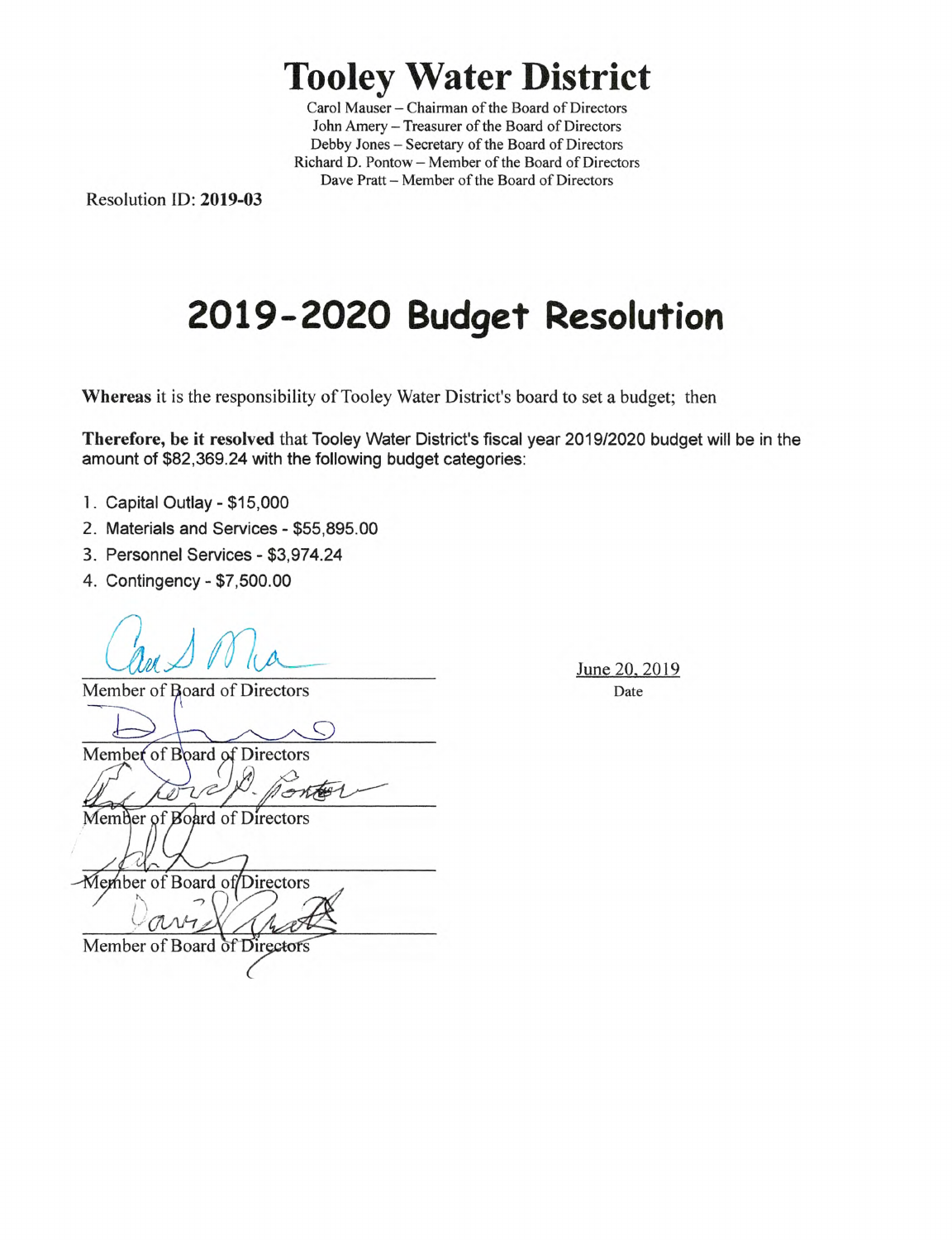### **Tooley Water District**

Carol Mauser—Chairman of the Board of Directors John Amery - Treasurer of the Board of Directors Debby Jones - Secretary of the Board of Directors Richard D. Pontow— Member of the Board of Directors Dave Pratt - Member of the Board of Directors

Resolution ID: 2019-04

# **2019-2020 Rates Resolution**

Whereas it is the responsibility of Tooley Water District's board to set rates; then

Therefore, be it resolved that Tooley Water District's fiscal year 2019/2020 rates will be as follows:

Monthly base rate of S61.72 per month (monthly water usage is added to base rate).

| <b>Gallonage Rate</b> | Rate charge                | <b>Up to Gallons</b> |
|-----------------------|----------------------------|----------------------|
| 1st 10,000 gallons    | \$1.85 per $1,000$ gallons | $10,000$ gallons     |
| next $10,000$ gallons | \$1.91 per 1,000 gallons   | $20,000$ gallons     |
| next 10,000 gallons   | \$2.09 per $1,000$ gallons | $30,000$ gallons     |
| next 10,000 gallons   | \$2.63 per $1,000$ gallons | 40,000 gallons       |
| next $10,000$ gallons | $$3.04$ per 1,000 gallons  | 50,000 gallons       |

The gallon usage rate beyond 50.000 gallons continues at \$3.04 per 1,000 gallons of water used.

 $@cccc@{}$  Mic

Member of Board of Directors

Member of Board of Directors

Member of Board of Directors

ber of Board of Directors

Member of Board of Directors

June 20, 2019 Date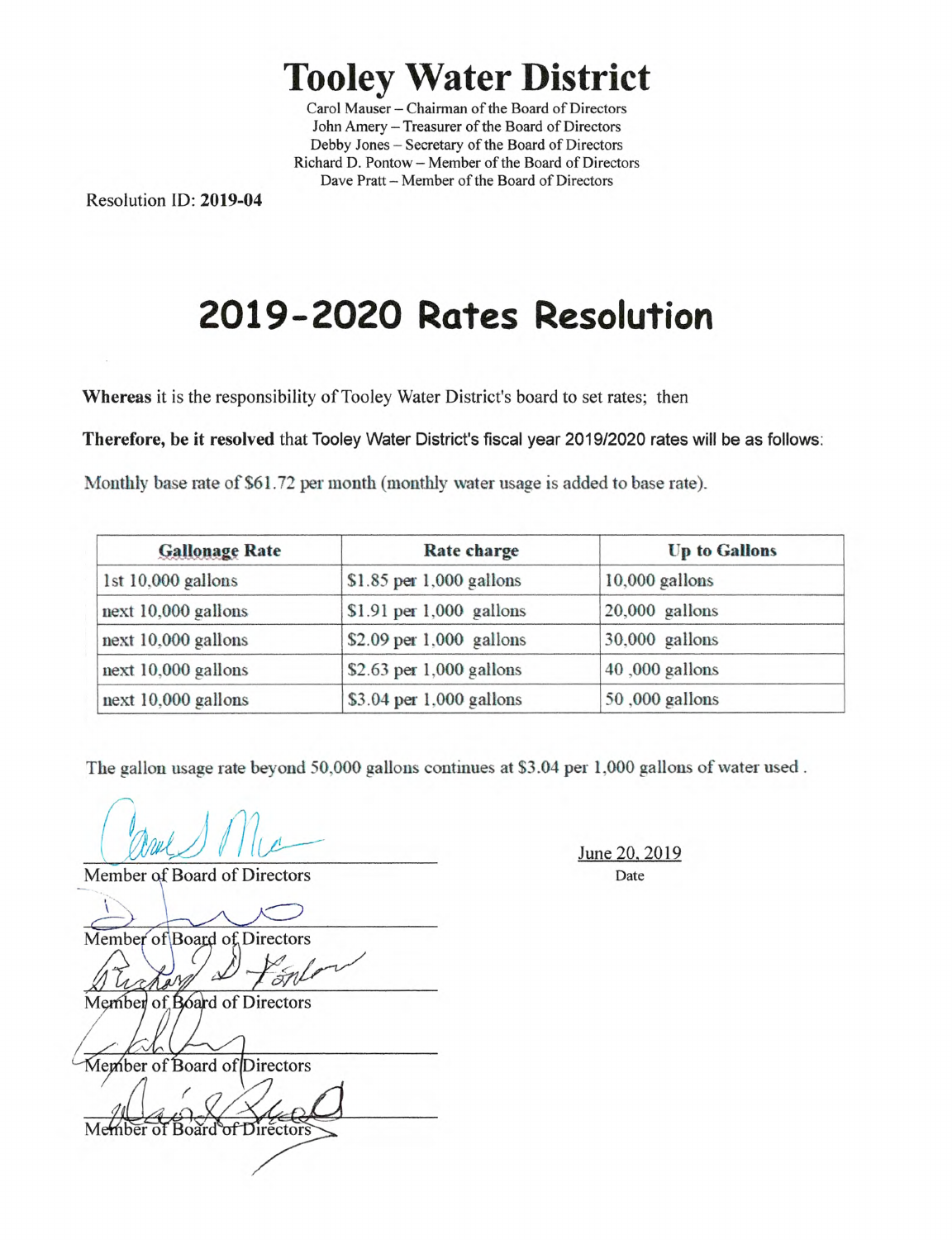| <b>FORM</b><br>LB-1                                                                                                  |                  | <b>NOTICE OF BUDGET HEARING</b>                         |        |                           |                                                                      |
|----------------------------------------------------------------------------------------------------------------------|------------------|---------------------------------------------------------|--------|---------------------------|----------------------------------------------------------------------|
| <b>Tooley Water District</b><br>A public meeting of the<br>(Governing body)                                          | will be held on  | 06/20/2019<br>(Date)                                    |        | $\overline{X}$ p m.       | Northern<br>∐am at                                                   |
| Wasco County PUD board room                                                                                          |                  |                                                         |        |                           | oregon. The purpose of this meeting is to discuss the budget for the |
| (Location)<br>fiscal year beginning July 1, 20 $19$ as approved by the                                               |                  | <b>Tooley Water District</b><br>(Municipal corporation) |        |                           | Budget Committee. A summary of                                       |
| the budget is presented below. A copy of the budget may be inspected or obtained at _____                            |                  |                                                         |        | (Street address)          |                                                                      |
| _between the hours of _______ a.m., and _______ p.m., or online at ___                                               |                  |                                                         |        | www.TooleyWater.org       | This                                                                 |
| Contact                                                                                                              | Telephone number |                                                         |        |                           |                                                                      |
|                                                                                                                      | 541 ) 340-0032   |                                                         | E mail | JohnAmery@TooleyWater.org |                                                                      |
|                                                                                                                      |                  | <b>FINANCIAL SUMMARY-RESOURCES</b>                      |        |                           |                                                                      |
| <b>TOTAL OF ALL FUNDS</b>                                                                                            |                  | <b>Actual Amounts</b><br>20 17 -20 18                   |        | <b>Adopted Budget</b>     | Approved Budget<br>This Year: 20 18 -20 19 Next Year: 20 19 -20 20   |
|                                                                                                                      |                  | 33,324.38                                               |        | 42,065.45                 | 45,653.82                                                            |
| 2. Fees, Licenses, Permits, Fines, Assessments & Other Service Charges                                               |                  | 35,264.00                                               |        | 36,120.00                 | 37,528.68                                                            |
| 3. Federal, State & all Other Grants, Gifts, Allocations & Donations                                                 |                  |                                                         |        |                           | 20,000.00                                                            |
| 5. Interfund Transfers/Internal Service Reimbursements                                                               |                  |                                                         |        |                           |                                                                      |
|                                                                                                                      |                  |                                                         | 32.30  | 39.00                     | 39.00                                                                |
| 7. Current Year Property Taxes Estimated to be Received                                                              |                  | 68,620.68                                               |        | 78,224.45                 | 103,221.50                                                           |
| 6. All Other Resources Except Current Year Property Taxes<br>FINANCIAL SUMMARY-REQUIREMENTS BY OBJECT CLASSIFICATION |                  |                                                         |        |                           |                                                                      |
|                                                                                                                      |                  | 3,084.63                                                |        | 3,974.24                  | 3,974.24                                                             |
|                                                                                                                      |                  | 25,199.60                                               | 0.00   | 29,585.00<br>5,000.00     | 55,895.00<br>15,000.00                                               |
|                                                                                                                      |                  |                                                         |        |                           |                                                                      |
|                                                                                                                      |                  |                                                         |        |                           |                                                                      |
|                                                                                                                      |                  | 7,500.00                                                |        | 7,500.00                  | 7,500.00                                                             |
|                                                                                                                      |                  |                                                         |        |                           |                                                                      |
| John Amery<br>16. Unappropriated Ending Balance and Reserved for Future Expenditure                                  |                  | 35,784.23                                               |        | 46,059.24                 | 82,369.24                                                            |
| FINANCIAL SUMMARY-REQUIREMENTS AND FULL-TIME EQUIVALENT EMPLOYEES (FTE) BY ORGANIZATIONAL UNIT OR PROGRAM*           |                  |                                                         |        |                           |                                                                      |
| Name of Organizational Unit or Program<br>FTE for Unit or Program                                                    |                  |                                                         |        |                           |                                                                      |
| Name                                                                                                                 |                  |                                                         |        |                           |                                                                      |
| <b>FTE</b>                                                                                                           |                  |                                                         |        |                           |                                                                      |
| Name<br><b>FTE</b>                                                                                                   |                  |                                                         |        |                           |                                                                      |
| Name                                                                                                                 |                  |                                                         |        |                           |                                                                      |
| <b>FTE</b>                                                                                                           |                  |                                                         |        |                           |                                                                      |
| Name<br><b>FTE</b>                                                                                                   |                  |                                                         |        |                           |                                                                      |

 $\lambda$ 

y

 $\chi$ 

 $\overline{\phantom{a}}$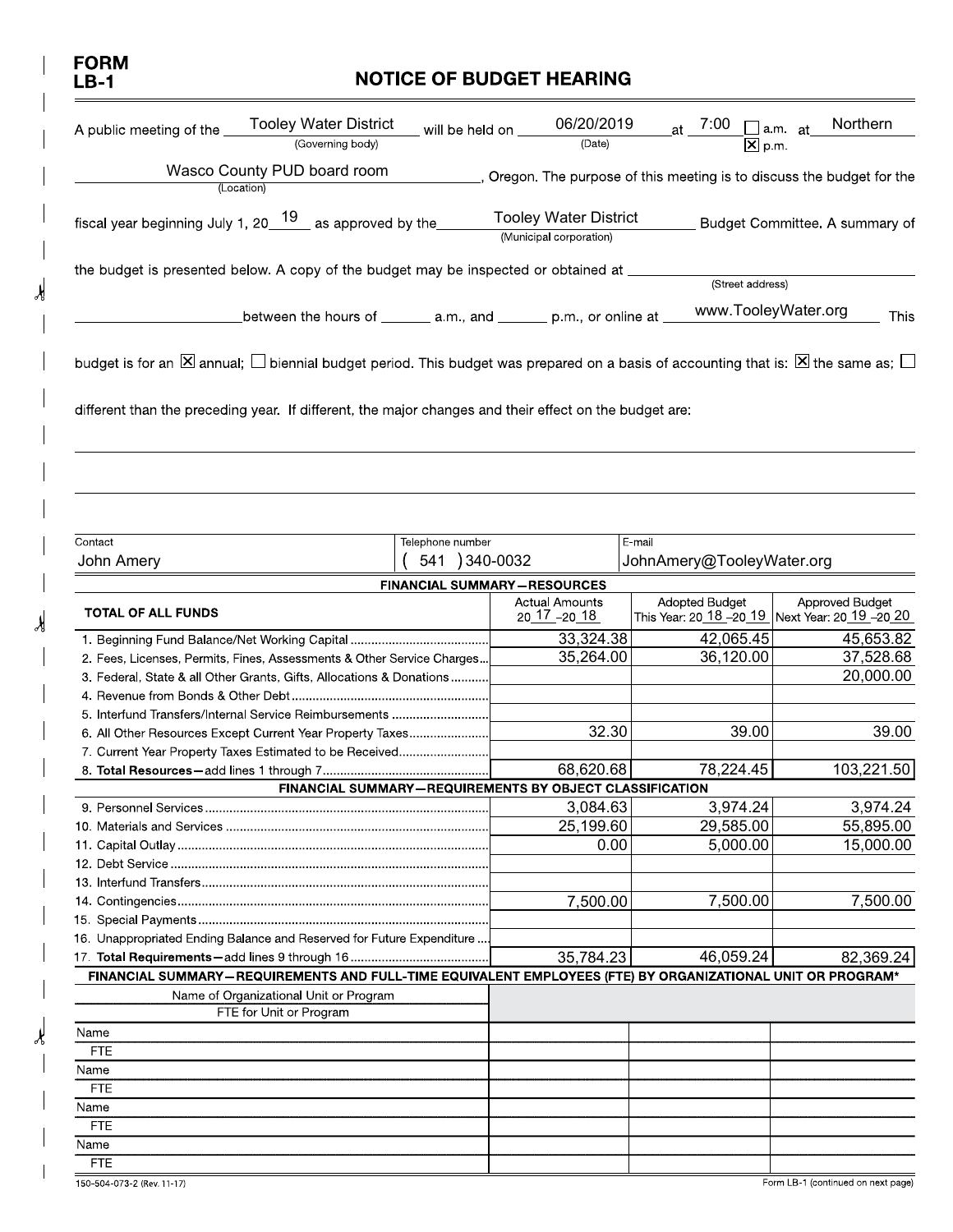| <b>FTE</b><br><b>FTE</b><br>STATEMENT OF CHANGES IN ACTIVITIES AND SOURCES OF FINANCING*                                                                                                                                                                                                                                                                                                                                                                                                                       |                                                 |  |  |
|----------------------------------------------------------------------------------------------------------------------------------------------------------------------------------------------------------------------------------------------------------------------------------------------------------------------------------------------------------------------------------------------------------------------------------------------------------------------------------------------------------------|-------------------------------------------------|--|--|
| Primary changes in this years budget include: 1) \$20,000 Grant awarded from Business Oregon for purposes of leak<br>detection and system mapping. 2) Increase of capital line item from \$5k to \$15k to catch up on capital projects as Tooley<br>has not performed any capital projects the last two years. 3) Addition of a \$5k legal line item for purposes of working with<br>outside legal to improve Tooley's By-laws and Policies. 4) Increase in Materials and Services to match projected increase |                                                 |  |  |
|                                                                                                                                                                                                                                                                                                                                                                                                                                                                                                                |                                                 |  |  |
|                                                                                                                                                                                                                                                                                                                                                                                                                                                                                                                |                                                 |  |  |
|                                                                                                                                                                                                                                                                                                                                                                                                                                                                                                                |                                                 |  |  |
|                                                                                                                                                                                                                                                                                                                                                                                                                                                                                                                |                                                 |  |  |
|                                                                                                                                                                                                                                                                                                                                                                                                                                                                                                                |                                                 |  |  |
|                                                                                                                                                                                                                                                                                                                                                                                                                                                                                                                |                                                 |  |  |
|                                                                                                                                                                                                                                                                                                                                                                                                                                                                                                                |                                                 |  |  |
|                                                                                                                                                                                                                                                                                                                                                                                                                                                                                                                |                                                 |  |  |
|                                                                                                                                                                                                                                                                                                                                                                                                                                                                                                                |                                                 |  |  |
|                                                                                                                                                                                                                                                                                                                                                                                                                                                                                                                |                                                 |  |  |
|                                                                                                                                                                                                                                                                                                                                                                                                                                                                                                                |                                                 |  |  |
|                                                                                                                                                                                                                                                                                                                                                                                                                                                                                                                | Name                                            |  |  |
|                                                                                                                                                                                                                                                                                                                                                                                                                                                                                                                |                                                 |  |  |
|                                                                                                                                                                                                                                                                                                                                                                                                                                                                                                                | Not Allocated to Organizational Unit or Program |  |  |
|                                                                                                                                                                                                                                                                                                                                                                                                                                                                                                                |                                                 |  |  |
|                                                                                                                                                                                                                                                                                                                                                                                                                                                                                                                | <b>Total Requirements</b>                       |  |  |
|                                                                                                                                                                                                                                                                                                                                                                                                                                                                                                                | <b>Total FTE</b>                                |  |  |
|                                                                                                                                                                                                                                                                                                                                                                                                                                                                                                                |                                                 |  |  |
|                                                                                                                                                                                                                                                                                                                                                                                                                                                                                                                | from Tooley's contracted maintenance provider.  |  |  |
|                                                                                                                                                                                                                                                                                                                                                                                                                                                                                                                |                                                 |  |  |
|                                                                                                                                                                                                                                                                                                                                                                                                                                                                                                                |                                                 |  |  |
|                                                                                                                                                                                                                                                                                                                                                                                                                                                                                                                |                                                 |  |  |
|                                                                                                                                                                                                                                                                                                                                                                                                                                                                                                                |                                                 |  |  |

|                                                                                                   | PROPERTY TAX LEVIES                  |                        |                                                          |                         |
|---------------------------------------------------------------------------------------------------|--------------------------------------|------------------------|----------------------------------------------------------|-------------------------|
|                                                                                                   | Rate or Amount Imposed               | Rate or Amount Imposed |                                                          | Rate or Amount Approved |
| Per \$1000)<br>Permanent Rate Levy  (Rate Limit                                                   |                                      |                        |                                                          |                         |
|                                                                                                   |                                      |                        |                                                          |                         |
|                                                                                                   |                                      |                        |                                                          |                         |
|                                                                                                   | <b>STATEMENT OF INDEBTEDNESS</b>     |                        |                                                          |                         |
| Long Term Debt                                                                                    | Estimated Debt Outstanding on July 1 |                        | Estimated Debt Authorized, but not<br>Incurred on July 1 |                         |
|                                                                                                   |                                      |                        |                                                          |                         |
|                                                                                                   |                                      |                        |                                                          |                         |
|                                                                                                   |                                      |                        |                                                          |                         |
| <b>Total</b> ………………………………………………………………………………………                                                    |                                      |                        |                                                          |                         |
| *If more space is needed to complete any section of this form, use the space below or add sheets. |                                      |                        |                                                          |                         |
|                                                                                                   |                                      |                        |                                                          |                         |
|                                                                                                   |                                      |                        |                                                          |                         |
|                                                                                                   |                                      |                        |                                                          |                         |
|                                                                                                   |                                      |                        |                                                          |                         |
|                                                                                                   |                                      |                        |                                                          |                         |
|                                                                                                   |                                      |                        |                                                          |                         |
|                                                                                                   |                                      |                        |                                                          |                         |
|                                                                                                   |                                      |                        |                                                          |                         |
|                                                                                                   |                                      |                        |                                                          |                         |
|                                                                                                   |                                      |                        |                                                          |                         |
|                                                                                                   |                                      |                        |                                                          |                         |
|                                                                                                   |                                      |                        |                                                          |                         |
|                                                                                                   |                                      |                        |                                                          |                         |
|                                                                                                   |                                      |                        |                                                          |                         |
|                                                                                                   |                                      |                        |                                                          |                         |
|                                                                                                   |                                      |                        |                                                          |                         |
|                                                                                                   |                                      |                        |                                                          |                         |
|                                                                                                   |                                      |                        |                                                          |                         |
|                                                                                                   |                                      |                        |                                                          |                         |
|                                                                                                   |                                      |                        |                                                          |                         |
|                                                                                                   |                                      |                        |                                                          |                         |
|                                                                                                   |                                      |                        |                                                          |                         |
|                                                                                                   |                                      |                        |                                                          |                         |
|                                                                                                   |                                      |                        |                                                          |                         |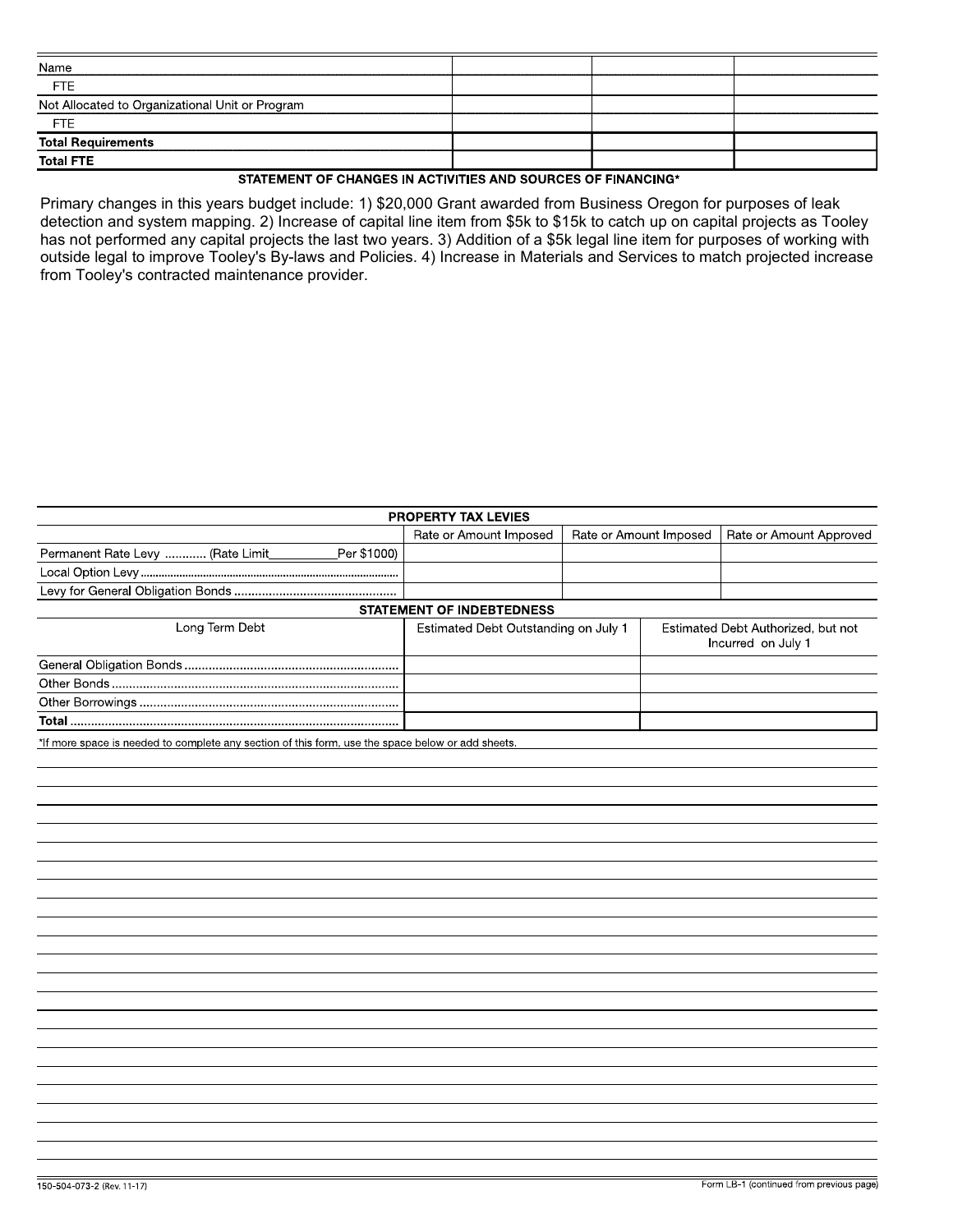**FORM**

### **LB-20 RESOURCES**

### **General**

(Fund) **Tooley Water District**

(Name of Municipal Corporation)

|                         | <b>Historical Data</b>                    |                                          |                                               |                 | Budget for Next Year 2019-2020                     |                                      |                                        |                              |                 |
|-------------------------|-------------------------------------------|------------------------------------------|-----------------------------------------------|-----------------|----------------------------------------------------|--------------------------------------|----------------------------------------|------------------------------|-----------------|
|                         | Actual                                    |                                          |                                               |                 |                                                    |                                      |                                        |                              |                 |
|                         | <b>Second Preceding</b><br>Year 2016-2017 | <b>First Preceding</b><br>Year 2017-2018 | Adopted Budget<br>This Year<br>Year 2018-2019 |                 | <b>RESOURCE DESCRIPTION</b>                        | Proposed By<br><b>Budget Officer</b> | Approved By<br><b>Budget Committee</b> | Adopted By<br>Governing Body |                 |
|                         |                                           |                                          |                                               |                 |                                                    |                                      |                                        |                              |                 |
| $\mathbf{1}$            |                                           |                                          |                                               |                 | 1 Available cash on hand* (cash basis) or          | \$47,781                             | \$47,781                               | \$45,654                     | $\mathbf{1}$    |
| $\overline{2}$          | \$33,949                                  | \$33,324                                 | \$42,065                                      |                 | 2 Net working capital (accrual basis)              |                                      |                                        |                              | $\overline{2}$  |
| $\overline{3}$          |                                           |                                          |                                               |                 | 3 Previously levied taxes estimated to be received |                                      |                                        |                              | $\overline{3}$  |
| $\overline{a}$          | \$30                                      | \$32                                     | \$39                                          |                 | 4 Interest                                         | \$39                                 | \$39                                   | \$39                         | $\overline{4}$  |
| $\overline{\mathbf{5}}$ |                                           |                                          |                                               |                 | 5 Transferred IN, from other funds                 |                                      |                                        |                              | $5\phantom{.0}$ |
| $6\overline{}$          |                                           |                                          |                                               | 6               | <b>OTHER RESOURCES</b>                             |                                      |                                        |                              | 6               |
| $\overline{7}$          | \$28,700                                  | \$35,264                                 | \$36,120                                      |                 | 7 Water Revenues                                   | \$37,529                             | \$37,529                               | \$37,529                     | $\overline{7}$  |
| 8                       |                                           |                                          |                                               |                 | 8 Business Oregon Grant                            | \$20,000                             | \$20,000                               | \$20,000                     | 8               |
| $\mathsf g$             |                                           |                                          |                                               | 9               |                                                    |                                      |                                        |                              | 9               |
| 10                      |                                           |                                          |                                               | $\overline{10}$ |                                                    |                                      |                                        |                              | 10              |
| 11                      |                                           |                                          |                                               | 11              |                                                    |                                      |                                        |                              | 11              |
| 12                      |                                           |                                          |                                               | 12              |                                                    |                                      |                                        |                              | 12              |
| 13                      |                                           |                                          |                                               | $\overline{13}$ |                                                    |                                      |                                        |                              | 13              |
| 14                      |                                           |                                          |                                               | 14              |                                                    |                                      |                                        |                              | 14              |
| $\overline{15}$         |                                           |                                          |                                               | 15              |                                                    |                                      |                                        |                              | 15              |
| 16                      |                                           |                                          |                                               | $\overline{16}$ |                                                    |                                      |                                        |                              | 16              |
| $\overline{17}$         |                                           |                                          |                                               | $\overline{17}$ |                                                    |                                      |                                        |                              | 17              |
| 18                      |                                           |                                          |                                               | 18              |                                                    |                                      |                                        |                              | 18              |
| 19                      |                                           |                                          |                                               | $\overline{19}$ |                                                    |                                      |                                        |                              | 19              |
| $\overline{20}$         |                                           |                                          |                                               | 20              |                                                    |                                      |                                        |                              | 20              |
| $\overline{21}$         |                                           |                                          |                                               | 21              |                                                    |                                      |                                        |                              | 21              |
| $\overline{22}$         |                                           |                                          |                                               | 22              |                                                    |                                      |                                        |                              | 22              |
| $\overline{23}$         |                                           |                                          |                                               | 23              |                                                    |                                      |                                        |                              | 23              |
| $\overline{24}$         |                                           |                                          |                                               | $\overline{24}$ |                                                    |                                      |                                        |                              | $\overline{24}$ |
| $\overline{25}$         |                                           |                                          |                                               | 25              |                                                    |                                      |                                        |                              | 25              |
| 26                      |                                           |                                          |                                               | 26              |                                                    |                                      |                                        |                              | 26              |
| $\frac{27}{28}$         |                                           |                                          |                                               | 27              |                                                    |                                      |                                        |                              | $\overline{27}$ |
|                         |                                           |                                          |                                               | 28              |                                                    |                                      |                                        |                              | 28              |
| 29                      | \$62,679                                  | \$68,621                                 | \$78,224                                      |                 | 29 Total resources, except taxes to be levied      | \$105,349                            | \$105,349                              | \$103,222                    | 29              |
| 30                      |                                           |                                          |                                               |                 | 30 Taxes estimated to be received                  |                                      |                                        |                              | 30              |
| $\overline{31}$         |                                           |                                          |                                               |                 | 31 Taxes collected in year levied                  |                                      |                                        |                              | $\overline{31}$ |
| 32                      | \$62,679                                  | \$68,621                                 | \$78,224                                      |                 | 32 TOTAL RESOURCES                                 | \$105,349                            | \$105,349                              | \$103,222                    | 32              |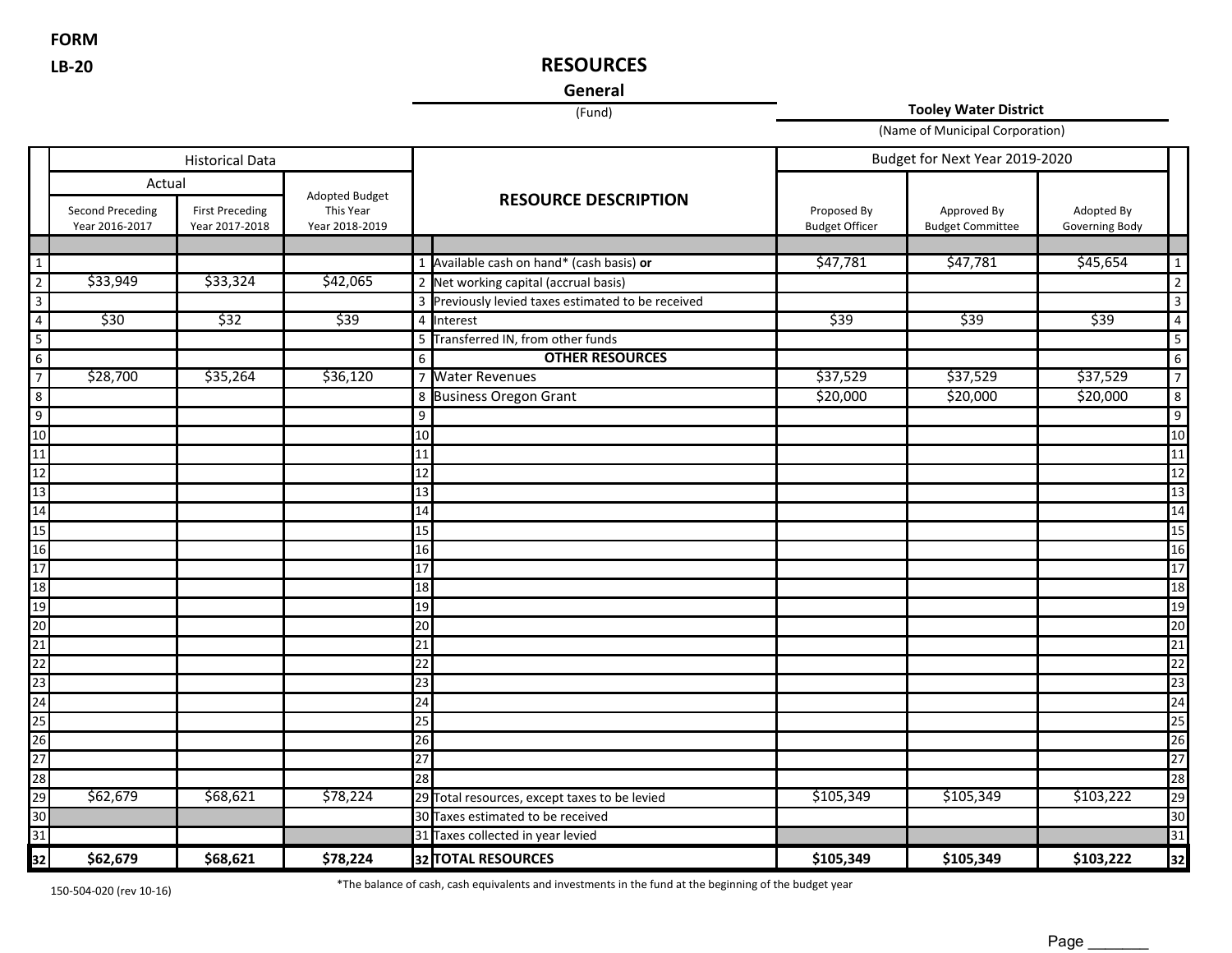#### **REQUIREMENTS SUMMARY**

#### **FORM**

#### **ALLOCATED** TO AN ORGANIZATIONAL UNIT OR PROGRAM & ACTIVITY

### **LB-30** General Fund **Tooley Water District**

(name of fund) (name of Municipal Corporation)

|                 | <b>Historical Data</b> |                        |                |                 |                                         |                       |                                |                |                          |  |
|-----------------|------------------------|------------------------|----------------|-----------------|-----------------------------------------|-----------------------|--------------------------------|----------------|--------------------------|--|
|                 |                        | Actual                 | Adopted Budget |                 | <b>REQUIREMENTS FOR:</b>                |                       | Budget For Next Year 2019-2020 |                |                          |  |
|                 | Second Preceding       | <b>First Preceding</b> | This Year      |                 | <b>Tooley Water District</b>            | Proposed By           | Approved By                    | Adopted By     |                          |  |
|                 | Year 2016-2017         | Year 2017-2018         | 2018-2019      |                 |                                         | <b>Budget Officer</b> | <b>Budget Committee</b>        | Governing Body |                          |  |
| $\overline{1}$  |                        |                        |                | $\mathbf{1}$    | PERSONNEL SERVICES                      |                       |                                |                | $\mathbf{1}$             |  |
| $\overline{2}$  | 127                    | 23                     | 250            | $\overline{2}$  | <b>Boardmember Training</b>             | 250                   | 250                            | 250            | $\overline{2}$           |  |
| $\overline{3}$  | 100                    | 100                    | 100            | 3               | Crime Bond                              | 100                   | 100                            | 100            | $\overline{3}$           |  |
| $\overline{4}$  | 559                    | 562                    | 624            | 4               | Workmans Comp Ins.                      | 624                   | 624                            | 624            | $\overline{4}$           |  |
| 5               | $\mathbf 0$            | 2,400                  | 3,000          | 5               | Boardmember Incentive                   | 3,000                 | 3,000                          | 3,000          | $\overline{\phantom{0}}$ |  |
| $6\overline{6}$ |                        |                        |                | 6               |                                         |                       |                                |                | 6                        |  |
| $\overline{7}$  |                        |                        |                | $\overline{7}$  |                                         |                       |                                |                | $\overline{7}$           |  |
| 8               | 786                    | 3.085                  | 3,974          | 8               | <b>ITOTAL PERSONNEL SERVICES</b>        | 3,974                 | 3,974                          | 3,974          | 8                        |  |
| 9               |                        |                        |                | 9               | Total Full-Time Equivalent (FTE)        |                       |                                |                | 9                        |  |
| 10              |                        |                        |                | 10              | <b>MATERIALS AND SERVICES</b>           |                       |                                |                | $10$                     |  |
| 11              | 197                    | 218                    | 700            |                 | 11 Dues and Fees                        | 700                   | 700                            | 700            | 11                       |  |
| 12              | 1,382                  | 1,570                  | 2,000          |                 | 12 Liability/Property Insurance         | 2,000                 | 2,000                          | 2,000          | $\overline{12}$          |  |
| 13              | 1,845                  | 1,810                  | 5,000          |                 | 13 Maintenance and Repairs              | 5,480                 | 5,480                          | 5,480          | 13                       |  |
| 14              | $\mathbf 0$            | 90                     | 0              |                 | 14 Activation Fees                      | 0                     | $\Omega$                       | $\Omega$       | 14                       |  |
| 15              | 148                    | 203                    | $\mathbf 0$    |                 | 15 Customer CC Charge passthrough       | 200                   | 200                            | 200            | 15                       |  |
| 16              | $\mathbf 0$            | 0                      | $\mathbf 0$    |                 | 16 Disconnect Fees                      | 60                    | 60                             | 60             | 16                       |  |
| 17              | 20,580                 | 20,580                 | 21,060         |                 | 17 Operating Expenses - Hiland base     | 21,600                | 21,600                         | 21,600         | 17                       |  |
| 18              | $\mathbf 0$            | 60                     | 100            |                 | 18 Postage and Delivery                 | 100                   | 100                            | 100            | 18                       |  |
| 19              | 107                    | 90                     | 100            |                 | 19 Office Supplies                      | 100                   | 100                            | 100            | 19                       |  |
| 20              | $\overline{14}$        | 128                    | 200            |                 | 20 Copies                               | 200                   | 200                            | 200            | 20                       |  |
| 21              | $\Omega$               | 329                    | 300            |                 | 21 Network Monitoring Maintenance       | 330                   | 330                            | 330            | $\overline{21}$          |  |
| 22              | 101                    | 121                    | 125            |                 | 22 Computer and Internet                | 125                   | 125                            | 125            | $\overline{22}$          |  |
| 23              | $\mathbf 0$            | $\mathbf 0$            | 0              |                 | 23 Legal Services                       | 5,000                 | 5,000                          | 5,000          | 23                       |  |
| 24              | 10                     | 0                      | $\mathbf 0$    |                 | 24 Other                                | $\Omega$              | $\Omega$                       | 0              | $\overline{24}$          |  |
| 25              | $\Omega$               | 0                      | $\mathbf 0$    |                 | 25 Business Oregon Grant fulfillment    | 20,000                | 20,000                         | 20,000         | 25                       |  |
| 26              |                        |                        |                | 26              |                                         |                       |                                |                | $\overline{26}$          |  |
| 27              | 24,384                 | 25,200                 | 29,585         |                 | 27 TOTAL MATERIALS AND SERVICES         | 55.895                | 55.895                         | 55,895         | 27                       |  |
| 28              |                        |                        |                | $\overline{28}$ | <b>CAPITAL OUTLAY</b>                   |                       |                                |                | $\overline{28}$          |  |
| 29              | 2,713                  | 0                      | 5,000          | 29              | Capital Improvements                    | 15,000                | 15,000                         | 15,000         | $\overline{29}$          |  |
| 30              |                        |                        |                | 30              |                                         |                       |                                |                | 30                       |  |
| 31              |                        |                        |                | 31              |                                         |                       |                                |                | 31                       |  |
| 32              |                        |                        |                | $\overline{32}$ |                                         |                       |                                |                | 32                       |  |
| 33              |                        |                        |                | 33              |                                         |                       |                                |                | 33                       |  |
| 34              |                        |                        |                | $\overline{34}$ |                                         |                       |                                |                | 34                       |  |
| 35              | 2,713                  | 0                      | 5,000          |                 | 35 TOTAL CAPITAL OUTLAY                 | 15,000                | 15,000                         | 15,000         | 35                       |  |
| 36              | 27,882                 | 28,284                 | 38,559         |                 | 36 ORGANIZATIONAL UNIT / ACTIVITY TOTAL | 74,869                | 74,869                         | 74,869         | 36                       |  |

150-504-030 (Rev 11-18)